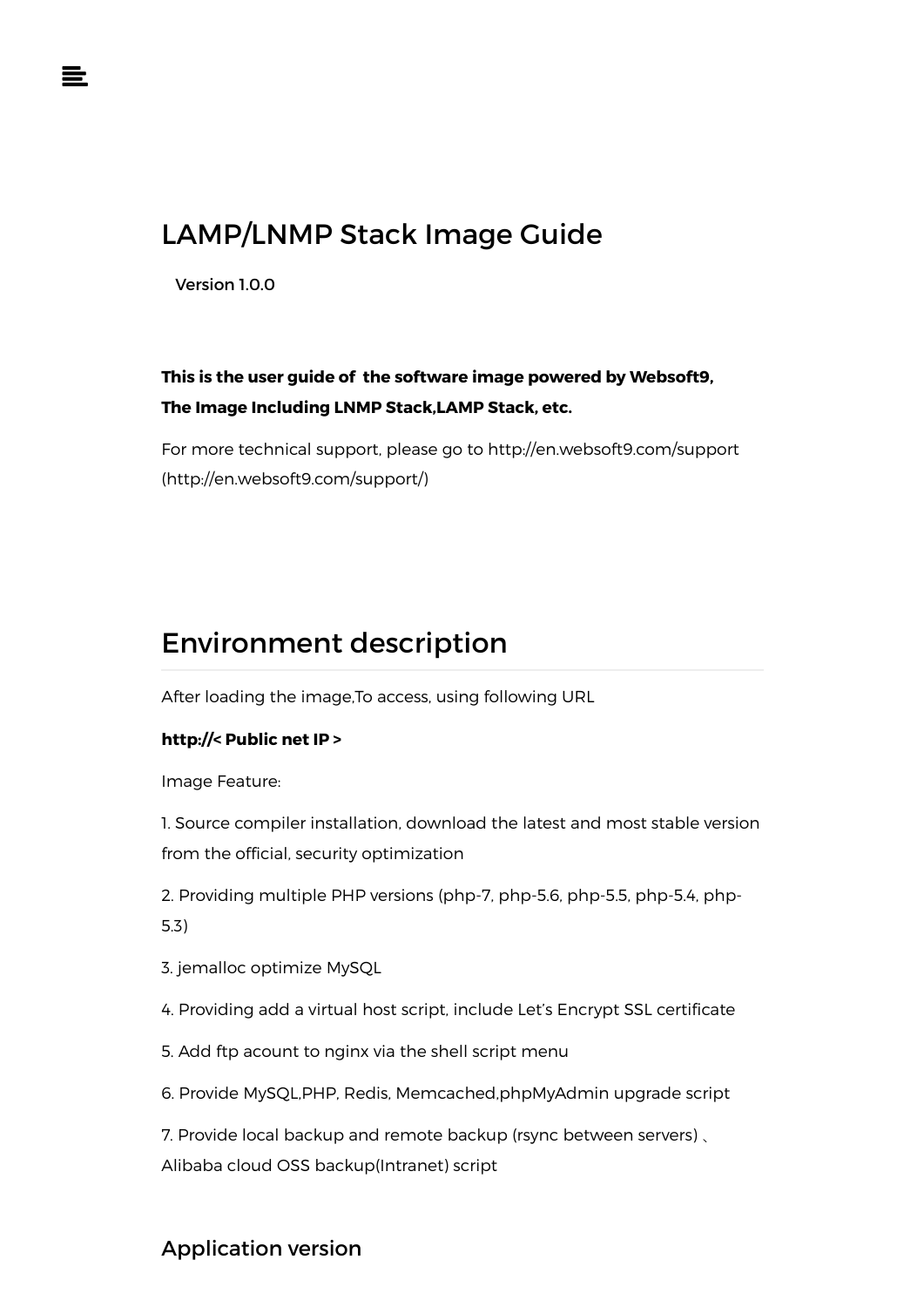## $\equiv$

### **LNMP**

**7.0.15/7.0.16:**Nginx1.10.3,PHP7.0.15/7.0.16,MySQL5.6.35,Redis3.2.6,Memcached1.4.34,Jemalloc4 FTPd1.0.43,phpMyAdmin4.4.15.9

### **LAMP**

**7.0.15/7.0.16:**Apache2.4.23,PHP7.0.15/7.0.16,MySQL5.6.35,Redis3.2.6,Memcached1.4.34,Jemallo FTPd1.0.43,phpMyAdmin4.4.15.9

### **LAMP**

**5.6.30:**Apache2.4.23,PHP5.6.30,MySQL5.6.35,Redis3.2.6,Memcached1.4.34,Jemalloc4.4.0,Pure FTPd1.0.43,phpMyAdmin4.4.15.10

## <span id="page-1-0"></span>[Application Directories](#page-1-0)

<span id="page-1-1"></span>Nginx install directory: /usr/local/nginx Apache install directory: /usr/local/apache Database install directory: /usr/local/mysql or /usr/local/mariadb Database data directory: /data/mysql or /data/mariadb Database Configuration File: /etc/my.cnf PHP install directory: /usr/local/php PHP Configuration Path: /usr/local/php/etc PHP Configuration File: /usr/local/php/etc/php.ini PHP Additional .ini File: /usr/local/php/etc/php.d Memcached install directory: /usr/local/memcached Memcached Configuration File: /etc/init.d/memcached Redis install directory: /usr/local/redis Redis Configuration File: /usr/local/redis/etc/redis.conf Web Context document root: /data/wwwroot/default phpMyAdmin install directory: /data/wwwroot/default/phpMyAdmin Web logs directory: /data/wwwlogs **The default ip direct access to the contents of the corresponding root directory:/data/wwwroot/default**, This directory contains the home pagedemo,Opcache Control Panel,phpinfo,phpmyadmin,Probes and other documents, Directory inside the file can be deleted, the directory can not be deleted.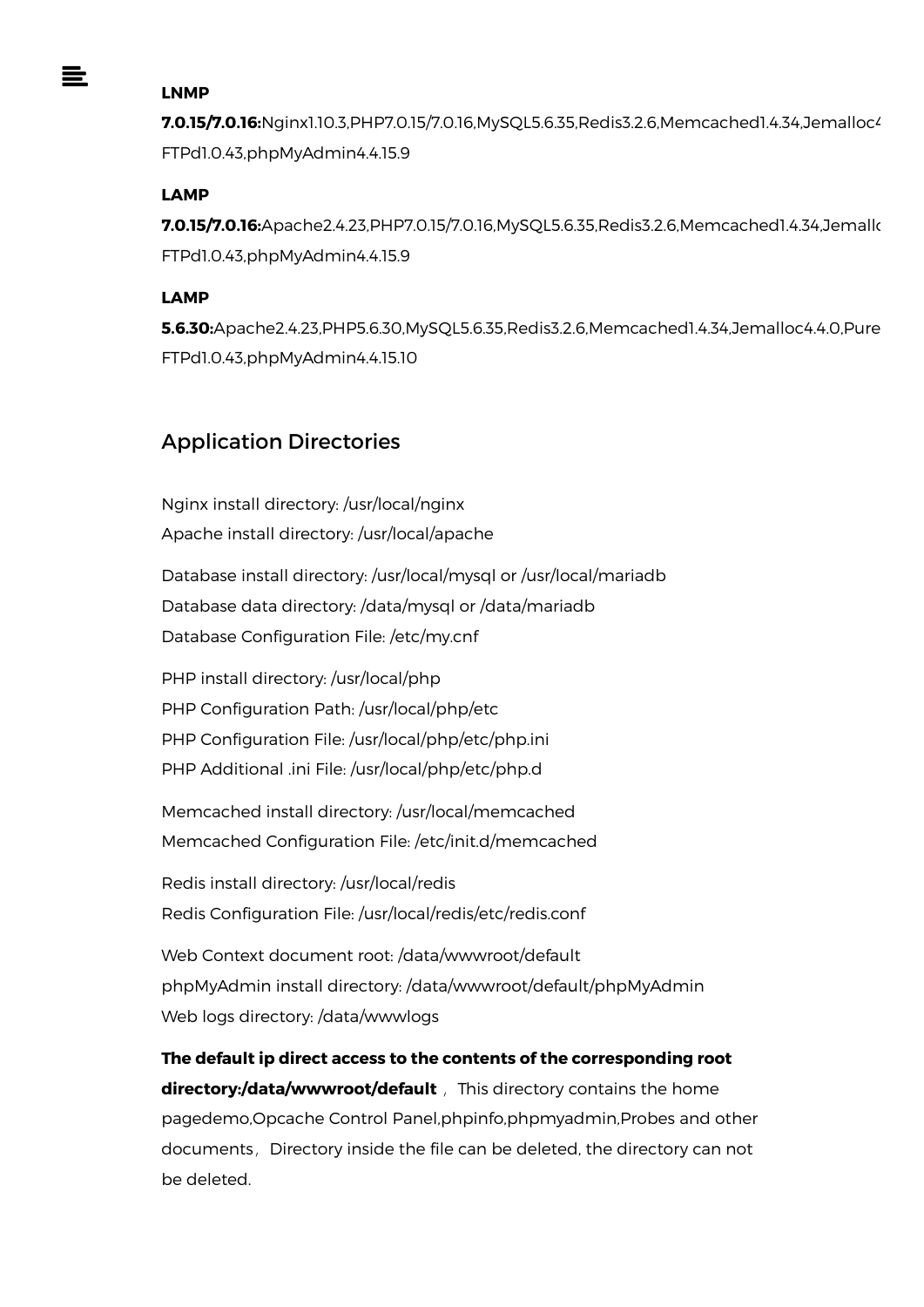### [How to manage service](#page-1-1)

**Nginx:** service nginx {start|stop|status|restart|reload|configtest} MySQL: service mysqld {start|stop|restart|reload|status} PHP: service php-fpm {start|stop|restart|reload|status} Pure-Ftpd: service pureftpd {start|stop|restart|status} Redis: service redis-server {start|stop|status|restart|reload} Memcached: service memcached {start|stop|status|restart|reload} **Apache:** service httpd {start|stop|status|restart|reload}

### <span id="page-2-0"></span>[Default database password](#page-2-0)

Get database password command:

cd /root/oneinstack grep dbrootpwd options.conf

**default user/password:root/123456**

## <span id="page-2-1"></span>[How to manage MySQL](#page-2-1)

[How to manage MySQL: click here \(http://en.websoft9.com/xdocs/manage](http://en.websoft9.com/xdocs/manage-mysql%ef%bc%88lnmplamp-image-%ef%bc%89)mysql%ef%bc%88lnmplamp-image-%ef%bc%89).

# How to manage virtual host

### **How to add a virtual host**

cd /root/oneinstack  $\mathcal{N}$ host.sh  $\mathcal{N}$   $\mathcal{N}$   $\mathcal{N}$   $\mathcal{N}$   $\mathcal{N}$   $\mathcal{N}$   $\mathcal{N}$   $\mathcal{N}$   $\mathcal{N}$   $\mathcal{N}$   $\mathcal{N}$   $\mathcal{N}$   $\mathcal{N}$   $\mathcal{N}$   $\mathcal{N}$   $\mathcal{N}$   $\mathcal{N}$   $\mathcal{N}$   $\mathcal{N}$   $\mathcal{N}$   $\mathcal{N}$   $\mathcal{N}$   $\mathcal{N}$ under Nginx please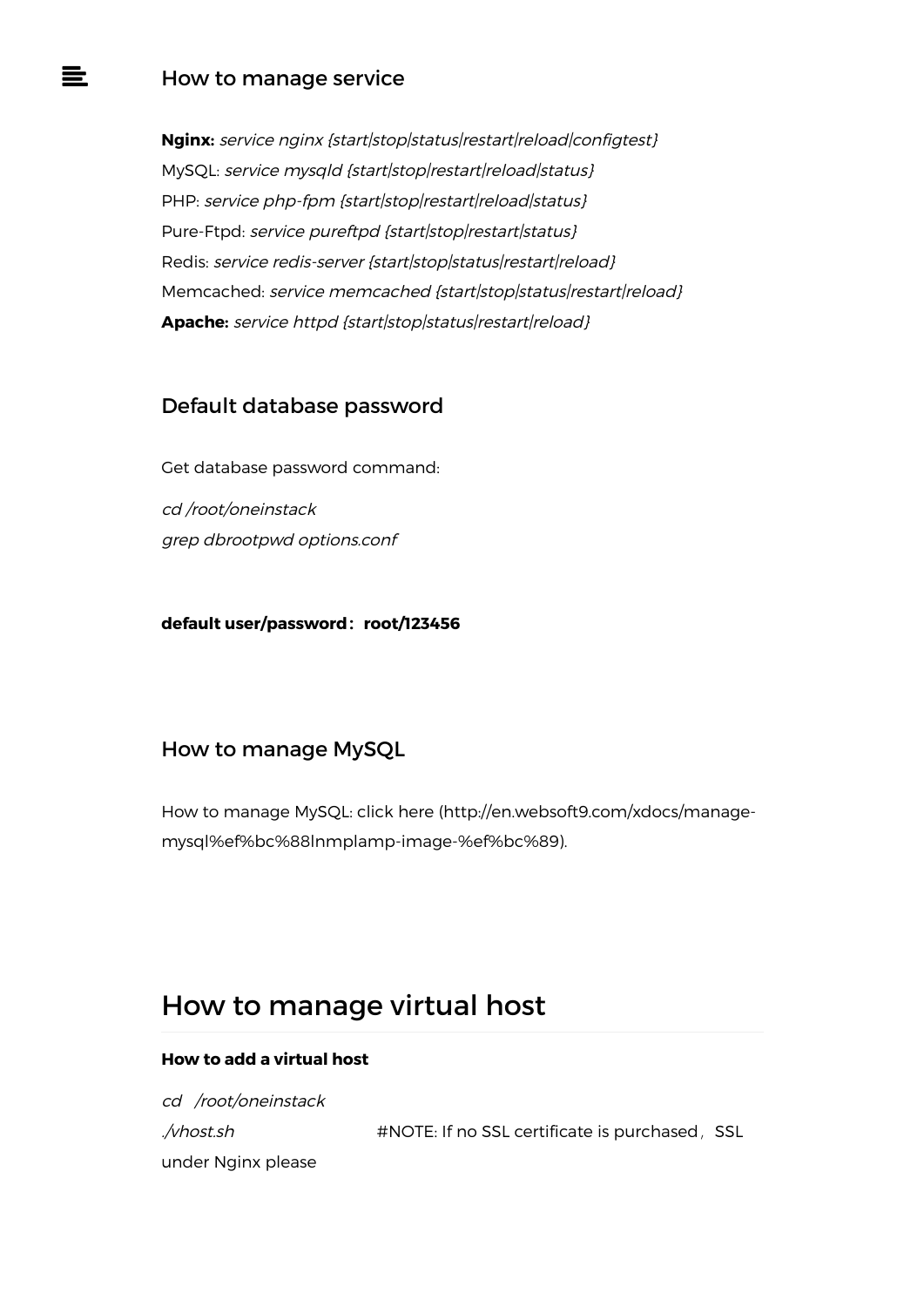

[\(http://libs.websoft9.com/Websoft9/DocsPicture/en/common/before1.png\)](http://libs.websoft9.com/Websoft9/DocsPicture/en/common/before1.png)

### **How to delete a virtual host**

cd /root/oneinstack ./vhost.sh del

 $\equiv$ 

# How to deploy a website on a server

- 1. Create the database required for the site
- 2. Add a virtual host
- 3. Create an FTP account #Remote upload file recommended to install graphical tools:WinSCP
- 4. Deploy the code to the site root directory #NOTE:Ftp upload code do not need to modify permissions, default is already www; Download the code in server , you must modify the site root and subdirectories,Directory file permissions are www; If there is a problem with site permissions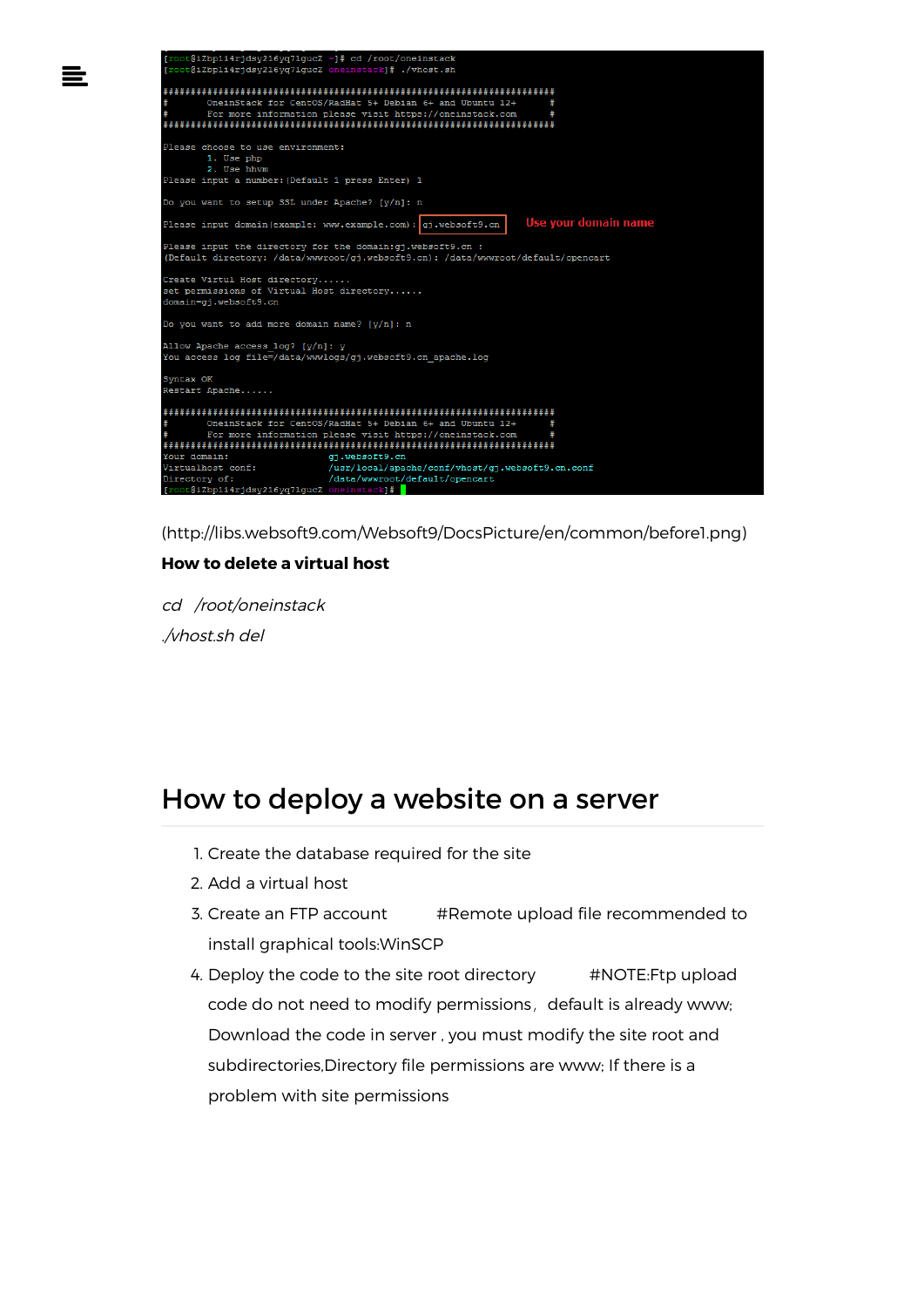# Proper permissions for files/folders

Web site root permissions to follow: file 644, folder 755, Permissions Users and groups www If there is a file permissions problem, execute the following three commands:

chown -R www.www /data/wwwroot/ find /data/wwwroot/ -type d -exec chmod 755  $\{ \}$  \; find /data/wwwroot/ -type f -exec chmod 644  $\{ \}$  |;

# How to Change your PHP Version

cd /root/oneinstack #Must enter the directory execution under oneinstack ./change\_php\_version.sh #Do not sh change\_php\_version.sh such execution

# How to upgrade

cd /root/oneinstack ./upgrade.sh

 $\equiv$ 

# How to uninstall

Some items can be uninstalled separately, such as RDS database, the database can be uninstalled separately

cd /root/oneinstack ./uninstall.sh # NOTE: Please backup your data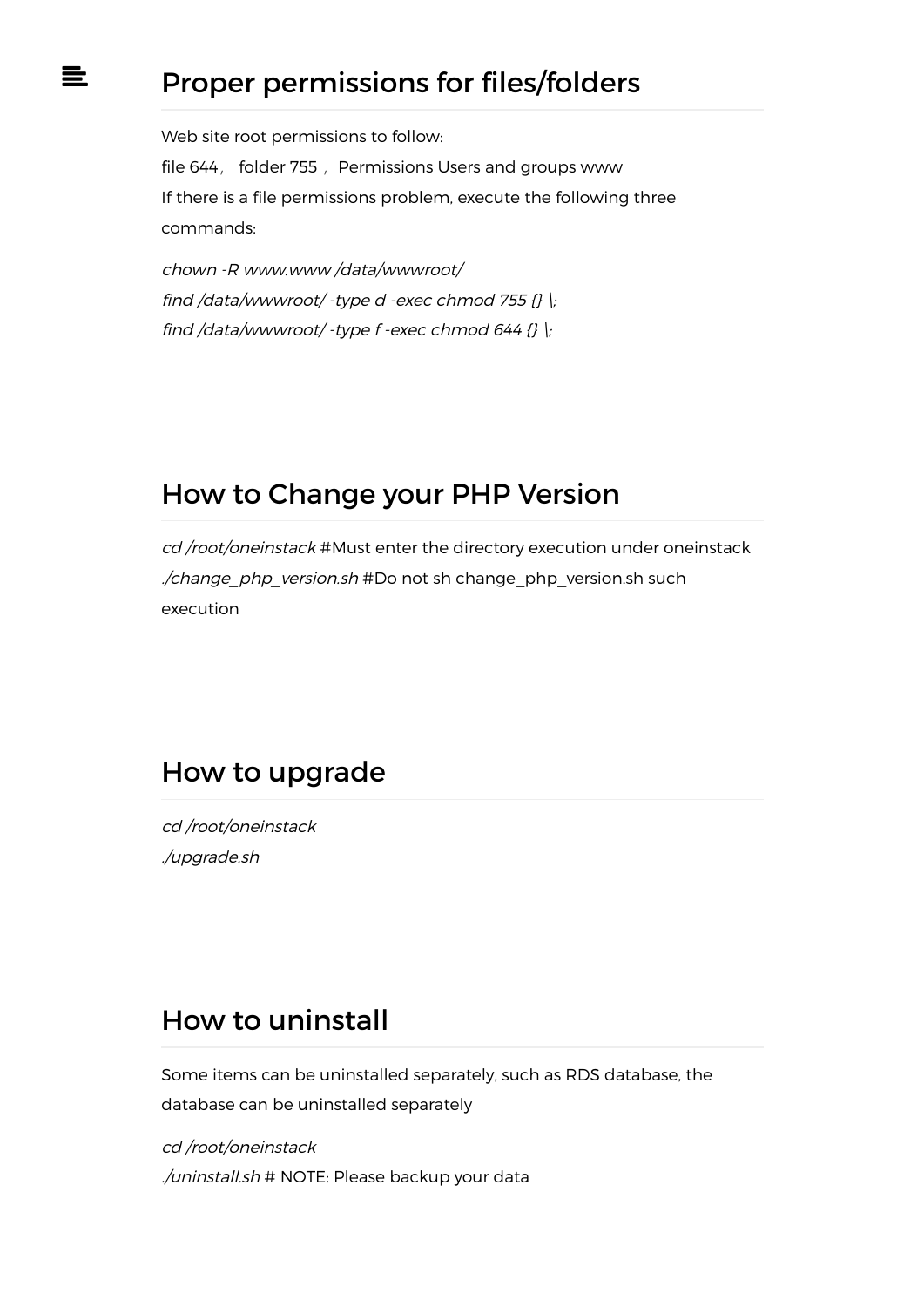

# How to manage FTP User Accounts

cd /root/oneinstack

./pureftpd\_vhost.sh #Do not sh pureftpd\_vhost.sh such execution

# Iptables Firewal

## **By default, 22 is enabled (ssh)80,443(Nginx) 21,20000:30000(FTP)**

Other ports are rejected, If you need to allow other ports, please operate (open 8080 port), command:

iptables -I INPUT 4 -p tcp -m state –state NEW -m tcp –dport 8080 -j ACCEPT service iptables save

# How to add Extensions

cd /root/oneinstack

./addons.sh #NOTE: Support install and uninstall function

# PHP opcode cache

by default,in order to reduce PHP compile time,improve performance (Opcache is recommended for production environments) ,The PHP environment loads the Opcache module by default (PHP5.5,5.6,7.0), But this will appear PHP code updates, take 2 to 3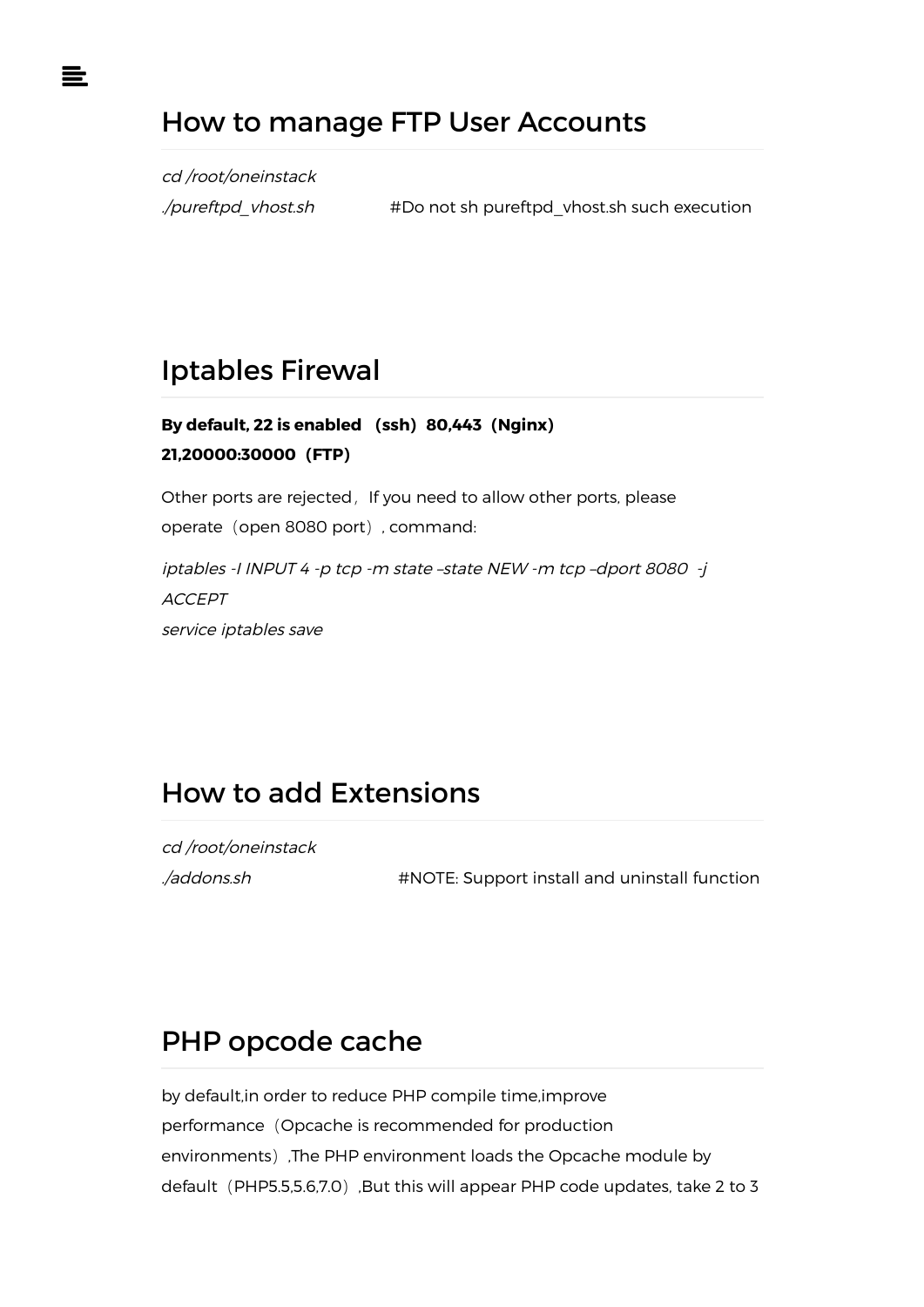minutes to take effect, This affects the efficiency of the site during the commissioning phase suggest that you close or refresh the cache every time there is a code update (Recommended method two)

### **Method 1:Uninstall Opcache**

cd /root/oneinstack ./addons.sh

 $\equiv$ 

#### **Method 2: Refresh the PHP cache**

Access http://< Public net IP >/ocp.php, Or direct access http://< Public net IP >/ocp.php/ocp.php?RESET=1

# Migrating website from OS disk to Data disk

Note:If you purchased a data disk (And only one data disk), It is recommended to mount the data disk first, the site content, database storage data cloud disk, If there is no purchase data cloud disk Ignore the tutorial!

| cd /root/oneinstack  | #Must enter the directory execution under |
|----------------------|-------------------------------------------|
| oneinstack           |                                           |
| ./move auto fdisk.sh | #mount data disk and migrate              |

# How do use scripts to optimize the parameters

Because this image was build based on 1 Core 1G ECS,the configuration and parameters for MySQL/MariaDB,PHP are original without any change, highly recommended If this is not the case, run the following optimization script: